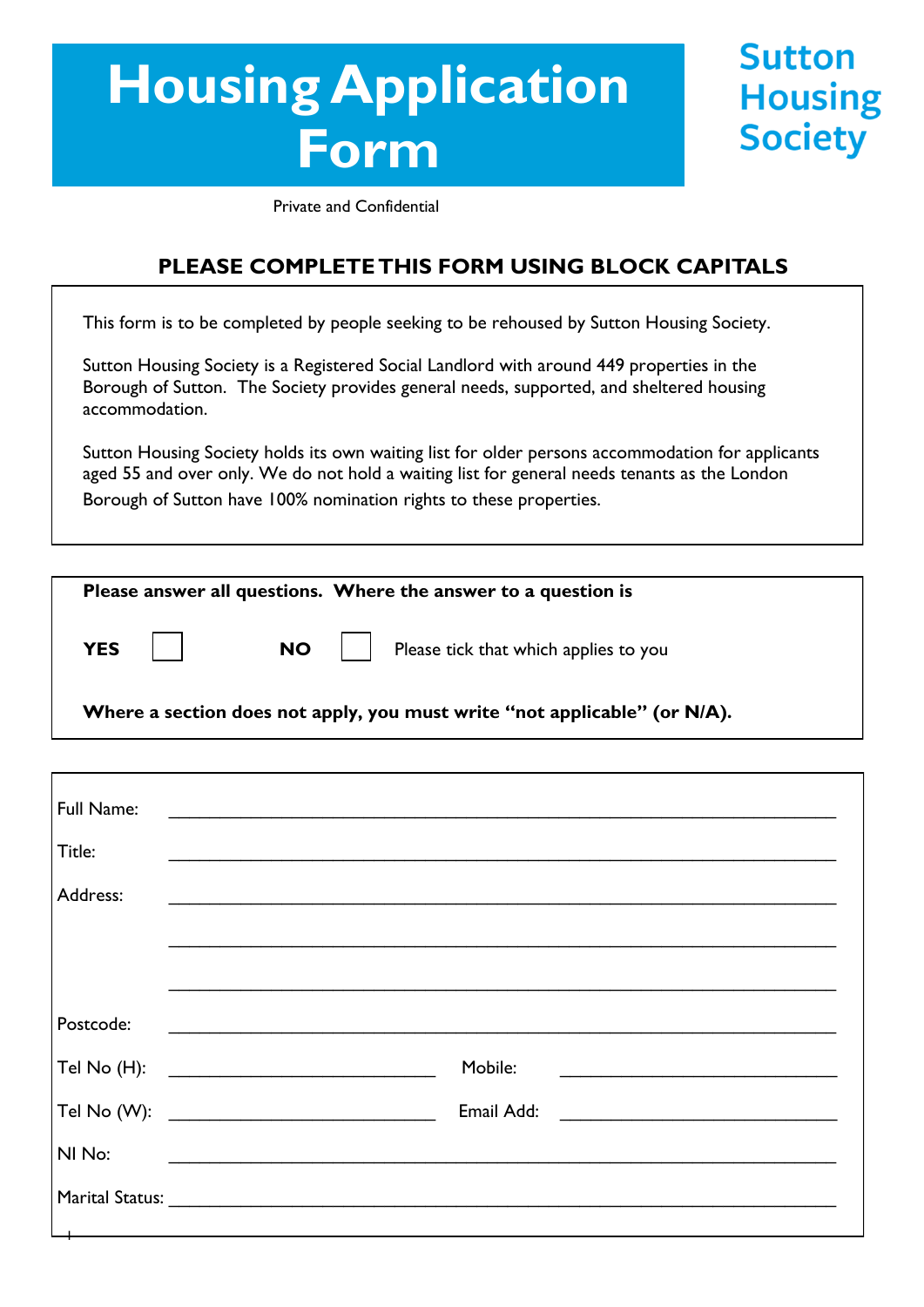### **1. Applicants Details**

| Surname | <b>First Names</b> | Sex | Date of<br><b>Birth</b> | Relationship to<br>Applicant |
|---------|--------------------|-----|-------------------------|------------------------------|
|         |                    |     |                         | Applicant                    |
|         |                    |     |                         |                              |
|         |                    |     |                         |                              |
|         |                    |     |                         |                              |
|         |                    |     |                         |                              |
|         |                    |     |                         |                              |

### **1a. Primary Applicant/s Next of Kin Details**

| Name | <b>Address</b> | Phone Number | Relationship to Applicant |
|------|----------------|--------------|---------------------------|
|      |                |              |                           |
|      |                |              |                           |
|      |                |              |                           |

### **2. Please tick box that applies to you**

| Married                                            | Date of Marriage:  |           |  |
|----------------------------------------------------|--------------------|-----------|--|
| Living with Partners                               | Wife's Maiden Name |           |  |
| Single                                             | Separated          |           |  |
| Widowed                                            | <b>Divorced</b>    |           |  |
| Do all the people listed, live with you now?<br>3. | <b>YES</b>         | <b>NO</b> |  |

If no, please give name/address:

| Name: | <b>Address:</b> | <b>Reason Why:</b> |
|-------|-----------------|--------------------|
|       |                 |                    |
|       |                 |                    |
|       |                 |                    |
|       |                 |                    |

**4. Is anyone listed expecting a baby?** YES  $\Box$  NO

**5. If you are divorced or separated do you have the main responsibility for the welfare of all children included on this application?** YES NO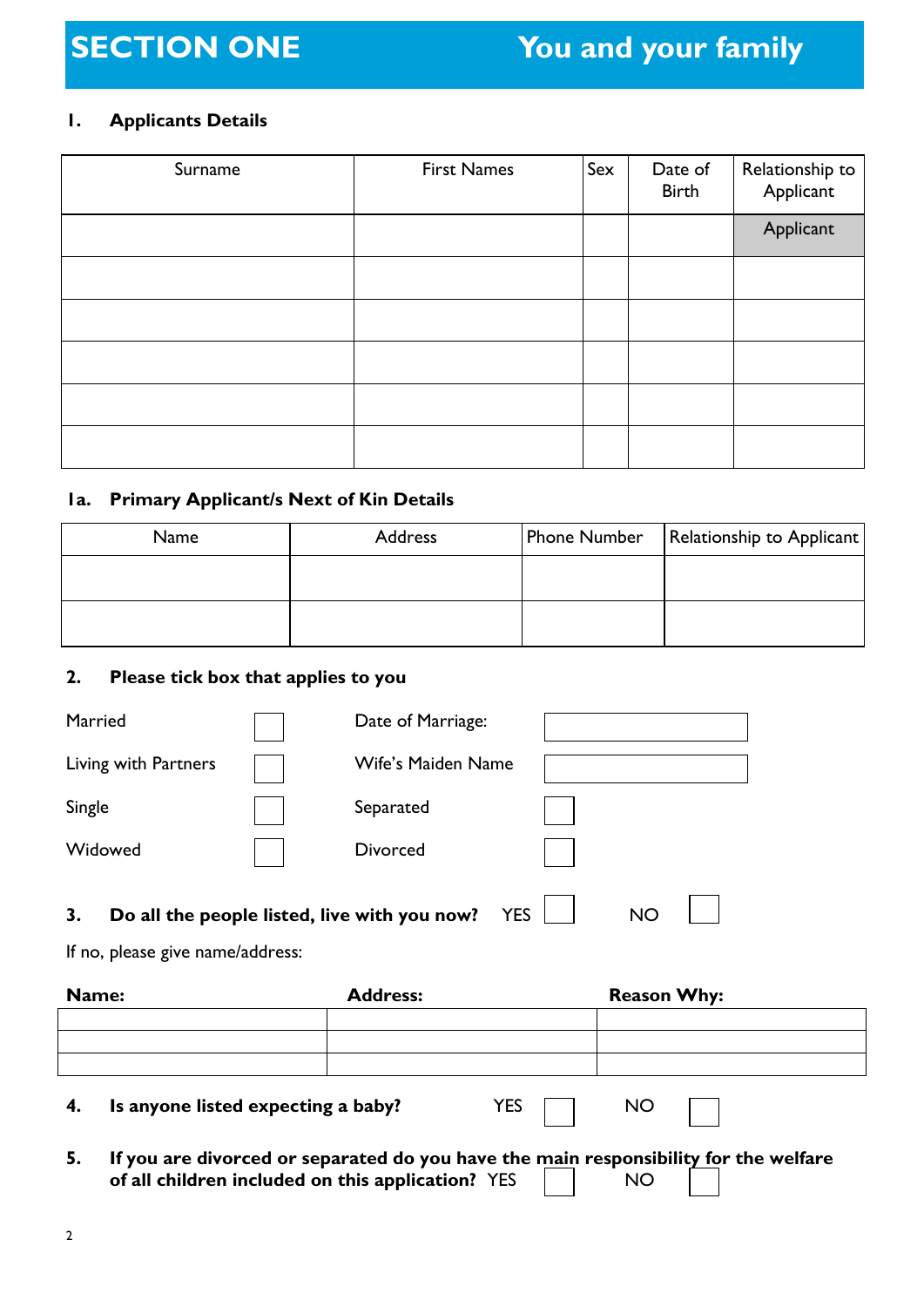| 6a. | Have you or your partner applied before to Sutton Borough Council for housing?<br><b>NO</b><br><b>YES</b>                                                                                             | Date of Application<br>Reference Number (if known) |    |                |                    |
|-----|-------------------------------------------------------------------------------------------------------------------------------------------------------------------------------------------------------|----------------------------------------------------|----|----------------|--------------------|
| 6b. | Have you or your partner applied before to Sutton Housing Society for housing?<br><b>YES</b><br><b>NO</b><br>If YES, what banding were you? Please delete as appropriate: Urgent / Priority / Routine |                                                    |    |                |                    |
| 7.  | Have you or your partner ever rented from a Council or Housing Association? YES/NO                                                                                                                    |                                                    |    |                |                    |
|     | Who did you rent from?                                                                                                                                                                                | From                                               | To | <b>Address</b> |                    |
| 8.  | Have you or your partner previously owned property? YES/NO                                                                                                                                            |                                                    |    |                |                    |
|     | Address - please give details                                                                                                                                                                         |                                                    |    | From           | To                 |
|     | Did you leave due to a) Repossession b) Relationship breakdown c) Other (give details below)                                                                                                          |                                                    |    |                |                    |
| 9.  | Do you have pets? (Please give details)                                                                                                                                                               |                                                    |    |                |                    |
|     | <b>SECTION TWO</b>                                                                                                                                                                                    |                                                    |    |                | <b>Your Income</b> |

**10. Please tick boxes that apply to you and if applicable to your partner**

### **APPLICANT PARTNER**

| <b>Working Full Time</b> |  | Name and Address of Employer (if applicable) |
|--------------------------|--|----------------------------------------------|
| <b>Working Part Time</b> |  |                                              |
| <b>Self Employed</b>     |  |                                              |
| <b>Unemployed</b>        |  |                                              |
| <b>Retired</b>           |  | (Applicant)                                  |
|                          |  | (Partner)                                    |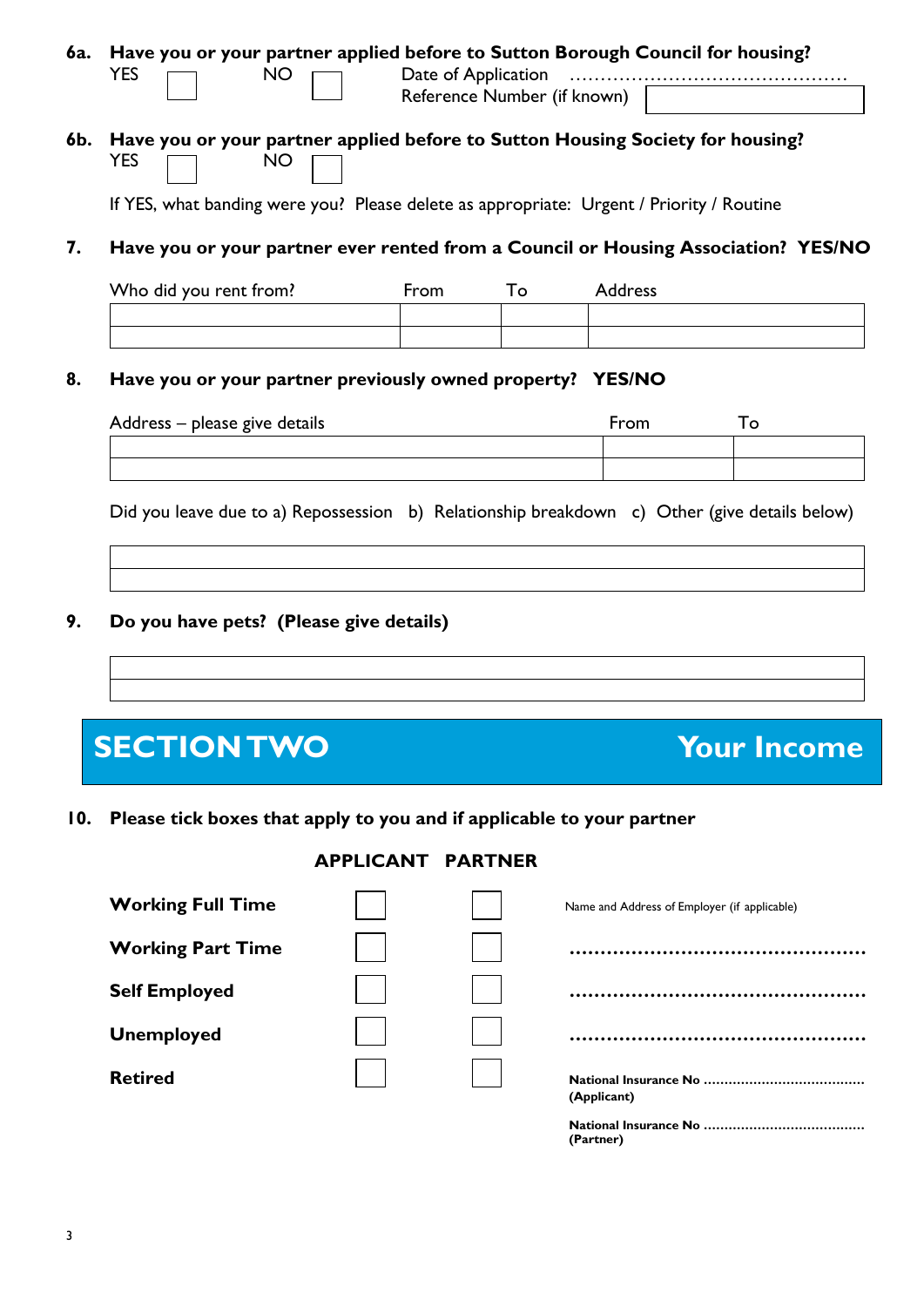### **11. Please give details of all income and savings**

|                                   |        | <b>APPLICANT</b> |        | <b>PARTNER</b> |
|-----------------------------------|--------|------------------|--------|----------------|
|                                   | Weekly | Monthly          | Weekly | Monthly        |
| Average Gross Pay                 |        |                  |        |                |
| Self Employed Annual Gross Profit |        |                  |        |                |
| <b>Pensions</b>                   |        |                  |        |                |
| <b>State Retirement</b>           |        |                  |        |                |
| Civil/Public Service              |        |                  |        |                |
| Former Employer                   |        |                  |        |                |
| Other (give details)              |        |                  |        |                |
| <b>State Benefits/Allowances</b>  |        |                  |        |                |
| Universal Credit                  |        |                  |        |                |
| <b>Income Support</b>             |        |                  |        |                |
| <b>Unemployment Benefit</b>       |        |                  |        |                |
| <b>Sickness Benefit</b>           |        |                  |        |                |
| <b>Incapacity Benefit</b>         |        |                  |        |                |
| <b>Statutory Sick Pay</b>         |        |                  |        |                |
| <b>Disability Allowance</b>       |        |                  |        |                |
| <b>Widows Benefit/Pension</b>     |        |                  |        |                |
| <b>War Pension</b>                |        |                  |        |                |
| One or Lone Parent Allowance      |        |                  |        |                |
| Any other income                  |        |                  |        |                |
| <b>TOTAL:</b>                     |        |                  |        |                |

| <b>Savings / Investments</b> |  |  |
|------------------------------|--|--|
|                              |  |  |
|                              |  |  |

This information is required to assist the Society in deciding what housing options may be available to you.

## **SECTION THREE Your Previous Accommodation**

**12. Please list all your previous addresses for the last five years. APPLICANT**

### **Type of Accommodation**

| <b>Address</b> | Ie: Tenant, Owner | From | To |
|----------------|-------------------|------|----|
|                |                   |      |    |
|                |                   |      |    |
|                |                   |      |    |

### **PARTNER (if applicable)**

### **Type of Accommodation**

| <b>Address</b> | Ie: Tenant, Owner | From | Тo |
|----------------|-------------------|------|----|
|                |                   |      |    |
|                |                   |      |    |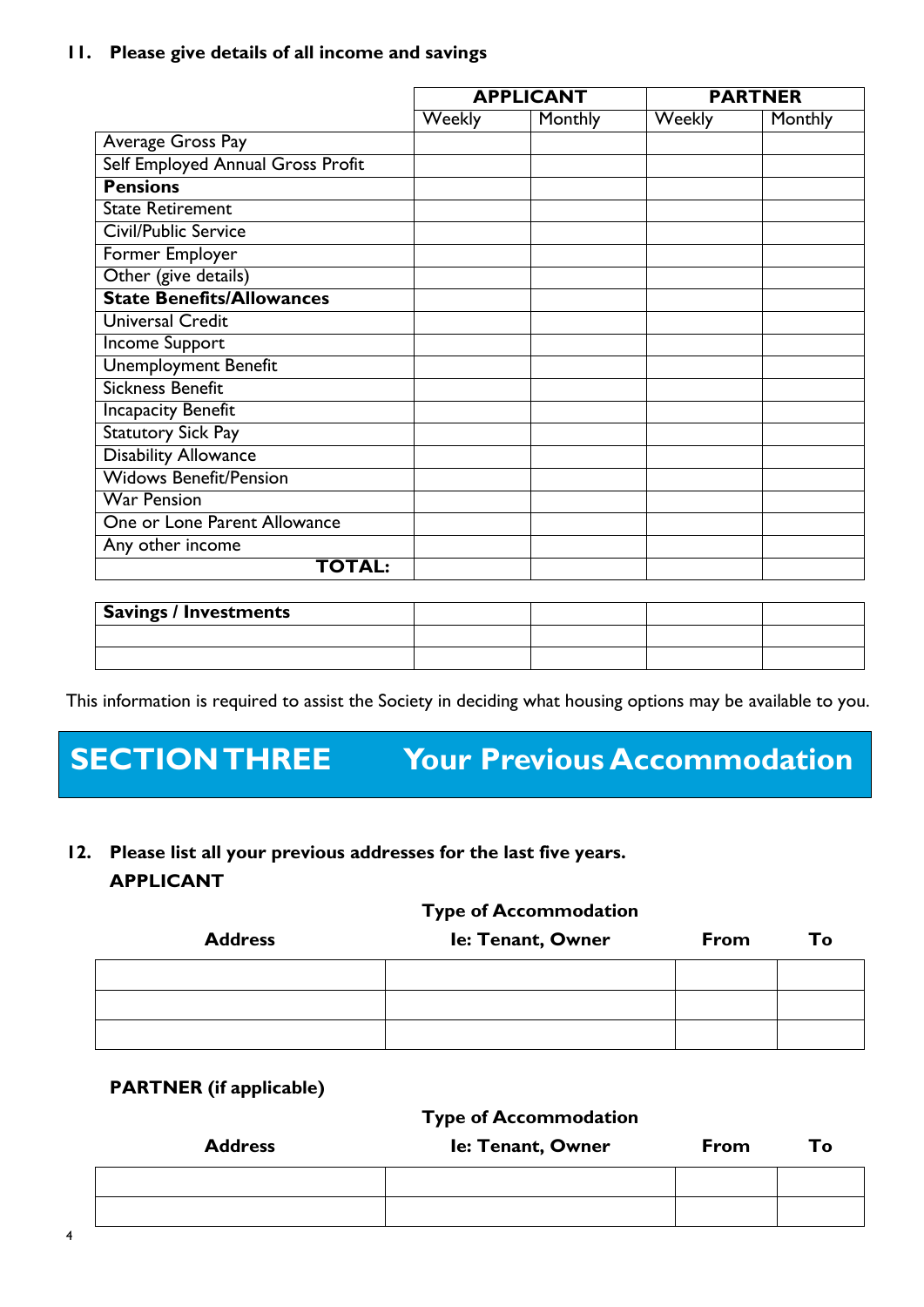**13. If you have ever had an address outside the United Kingdom, what is your immigration status?**

|                                  | <b>APPLICANT PARTNER</b> | <b>Information</b> |
|----------------------------------|--------------------------|--------------------|
| <b>UK Citizen</b>                |                          |                    |
| <b>EC National</b>               |                          |                    |
| <b>Asylum Seeker</b>             |                          |                    |
| <b>Refugee</b>                   |                          |                    |
| <b>Indefinite Leave to Enter</b> |                          |                    |
| <b>Limited Leave to Enter</b>    |                          |                    |
| Other (give details)             |                          |                    |
|                                  |                          |                    |

## **SECTION FOUR Your Present Housing**

**14. When did you move to your present address?**

| Day | Month Year |  |
|-----|------------|--|
|     |            |  |

**15. Please tick which best describes your present housing circumstances:**

| <b>Owner or Part Owner</b>   | H.M. Service Quarters          |  |
|------------------------------|--------------------------------|--|
| <b>Private Tenant</b>        | Tenant under a Settlement/Will |  |
| <b>Living with Parents</b>   | Lodger                         |  |
| <b>Living with Relatives</b> | Housing provided with Job      |  |
| Other: Please give details   |                                |  |

| 16. Do you own any residential property anywhere?                            |  | YES $\vert$ NO $\vert$ $\vert$ |
|------------------------------------------------------------------------------|--|--------------------------------|
| If YES, do you still have any legal interest in that property? YES $\Box$ NO |  |                                |
| Please give details:                                                         |  |                                |

**17a. If you are renting/lodging, please give the name and address of the landlord or person who you lodge with**

The Society reserves the right to contact your Landlord to obtain a reference.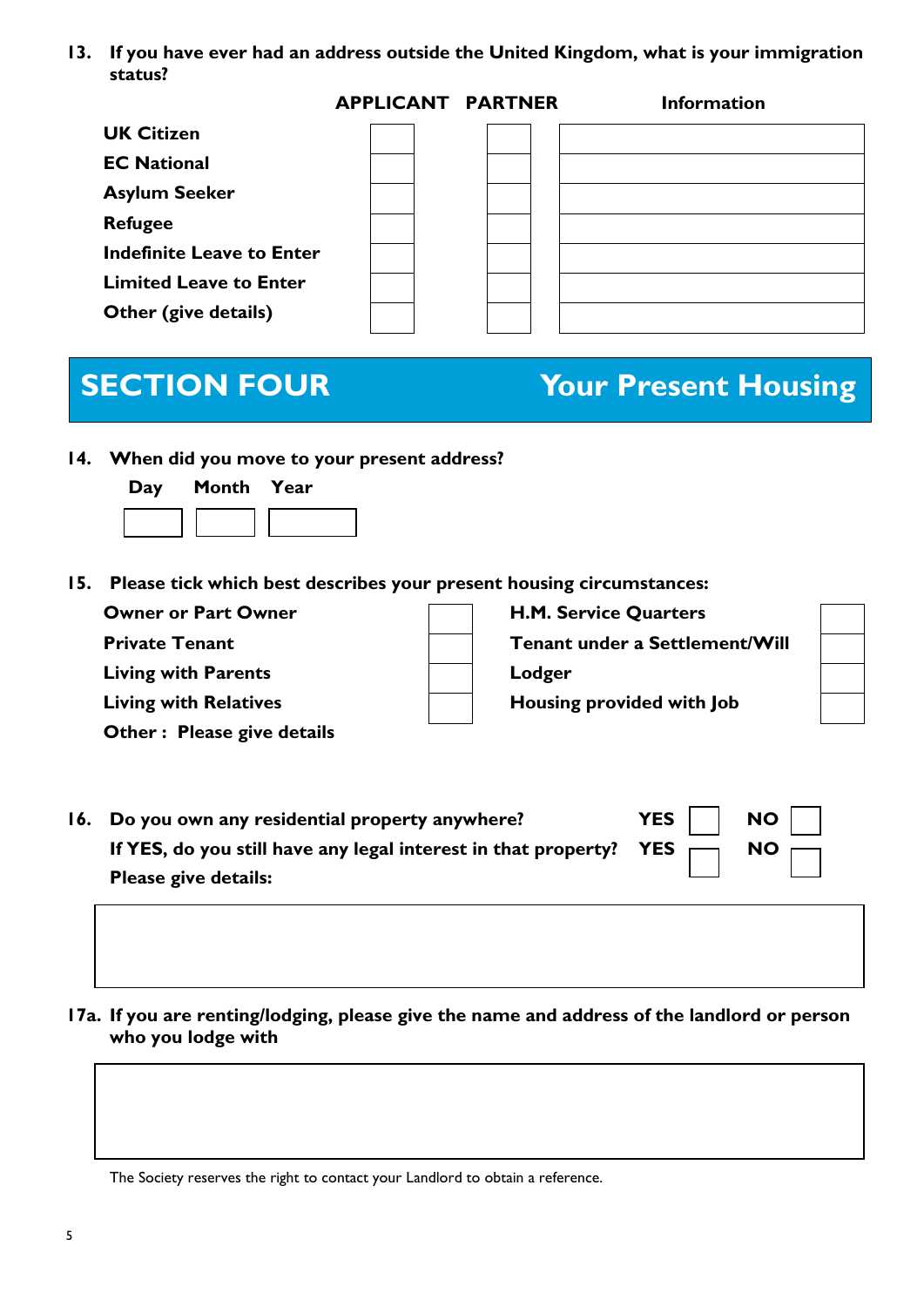| If YES, please give details               | 17b. Do you have any outstanding debts with this Landlord?                                           |                      |            | <b>YES</b>             | <b>NO</b>              |       |
|-------------------------------------------|------------------------------------------------------------------------------------------------------|----------------------|------------|------------------------|------------------------|-------|
|                                           |                                                                                                      |                      |            |                        |                        |       |
| 18.                                       | What type of property do you live in? Is it:                                                         |                      |            |                        |                        |       |
| <b>Whole House</b>                        | <b>Bungalow</b>                                                                                      |                      |            | Hostel                 |                        |       |
| Flat                                      |                                                                                                      | Bedsit/Studio Flat   |            | <b>B</b> and <b>B</b>  |                        |       |
| Maisonette                                |                                                                                                      | Room in Shared House |            | Caravan                |                        |       |
| 19.                                       | Please tell us how many rooms are used for all persons included on this application                  |                      |            |                        |                        |       |
| Number of Rooms occupied only by          |                                                                                                      | <b>Bedrooms</b>      | <b>Bed</b> | Living                 | Kitchen                | Total |
|                                           | yourself and your family for whom you are                                                            |                      | Sitting    |                        |                        |       |
| applying for housing                      |                                                                                                      |                      |            |                        |                        |       |
|                                           |                                                                                                      |                      |            |                        |                        |       |
|                                           | On which floor is your accommodation located? (ie Ground, $I^{st}$ , $2^{nd}$ etc)                   |                      |            |                        |                        |       |
| Is there a lift?                          |                                                                                                      |                      |            | <b>YES</b>             | <b>NO</b>              |       |
|                                           |                                                                                                      |                      |            |                        |                        |       |
| <b>BATH/SHOWER</b>                        | Do you have the use of a Bath/Shower?                                                                |                      |            | <b>YES</b>             | <b>NO</b>              |       |
| <b>WC</b>                                 | Is it inside or outside                                                                              |                      |            | Inside                 | Outside                |       |
|                                           | Do you share it with others?                                                                         |                      |            | <b>YES</b>             | <b>NO</b>              |       |
| <b>Heating In Living Room?</b>            |                                                                                                      |                      |            | <b>YES</b>             | <b>NO</b>              |       |
| <b>Heating in the Bedroom?</b>            |                                                                                                      |                      |            | YES                    | <b>NO</b>              |       |
| <b>Hot Water Supply?</b>                  |                                                                                                      |                      |            | <b>YES</b>             | <b>NO</b>              |       |
| "none" $)$ :                              | If you share with others, what relationship are they to you? (If they are not related to you, answer |                      |            |                        |                        |       |
| <b>HEATING</b>                            |                                                                                                      |                      |            |                        |                        |       |
|                                           | What type of heating do you have?                                                                    |                      |            | <b>Partial Heating</b> | <b>Central Heating</b> |       |
|                                           |                                                                                                      |                      |            | No Heating             |                        |       |
|                                           |                                                                                                      |                      |            |                        |                        |       |
| 20.<br>If YES, please give details below: | Are you or your partner threatened with homelessness?                                                |                      |            | <b>YES</b>             | <b>NO</b>              |       |
|                                           |                                                                                                      |                      |            |                        |                        |       |
|                                           |                                                                                                      |                      |            |                        |                        |       |
| To Quit, or Notice of Seeking Possession  | Please provide any relevant documentation, ie copy of the Court Order, Tenancy Agreement, Notice     |                      |            |                        |                        |       |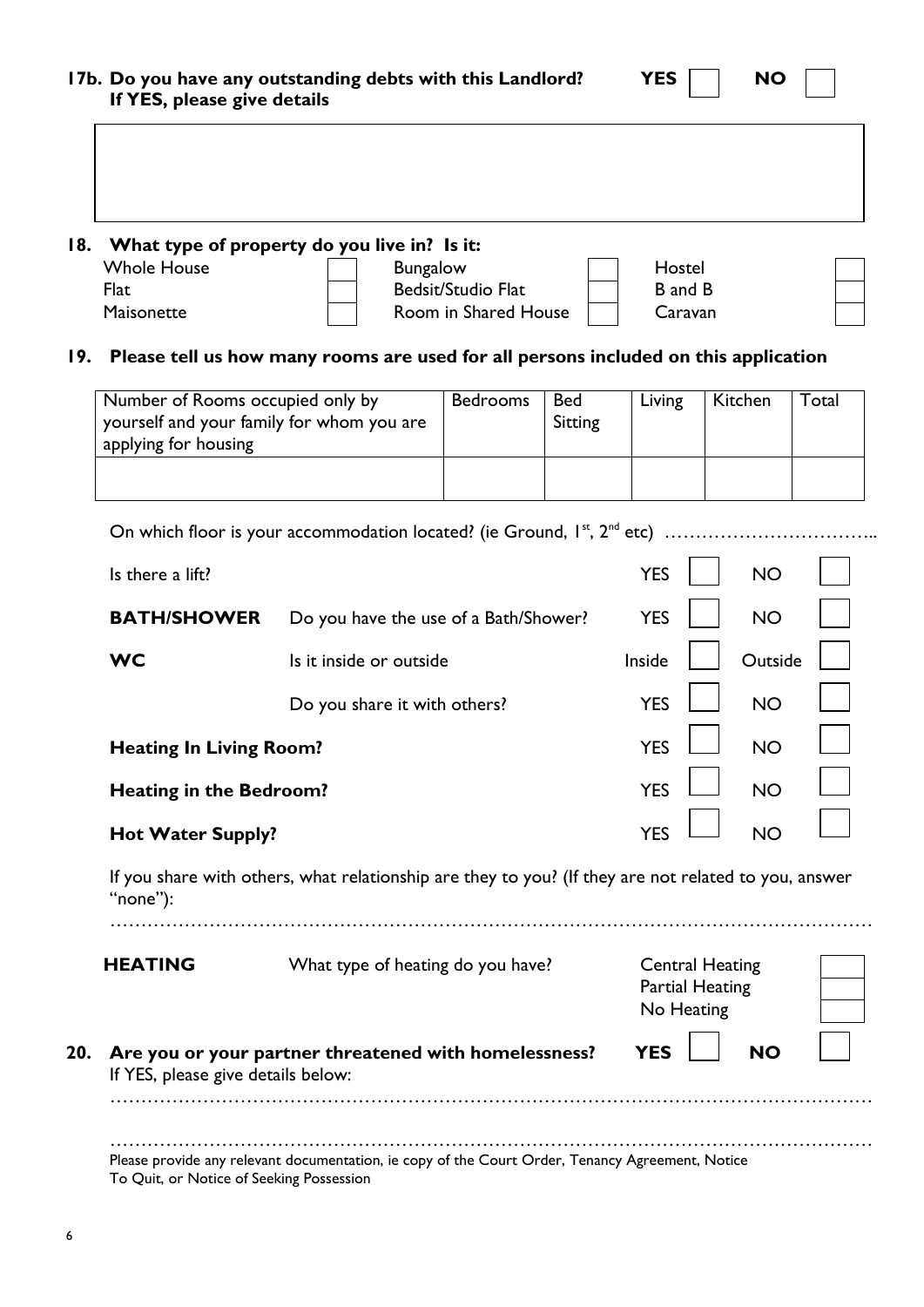| 21. | Is your home in disrepair?<br>If YES, please give details below:                                                                                                                                                                                                                                                                                             | YES        | <b>NO</b> |  |
|-----|--------------------------------------------------------------------------------------------------------------------------------------------------------------------------------------------------------------------------------------------------------------------------------------------------------------------------------------------------------------|------------|-----------|--|
|     |                                                                                                                                                                                                                                                                                                                                                              |            |           |  |
|     |                                                                                                                                                                                                                                                                                                                                                              |            |           |  |
| 22. | Has the Council's Environmental Officer advised you that your home is in need of repair<br>or improvement?                                                                                                                                                                                                                                                   | <b>YES</b> | <b>NO</b> |  |
|     | If YES, please supply documentation                                                                                                                                                                                                                                                                                                                          |            |           |  |
| 23. | Is your present accommodation overcrowded?<br>If YES, please give brief details:                                                                                                                                                                                                                                                                             | <b>YES</b> | <b>NO</b> |  |
|     |                                                                                                                                                                                                                                                                                                                                                              |            |           |  |
|     |                                                                                                                                                                                                                                                                                                                                                              |            |           |  |
| 24. | Will anybody not listed on this form be rehoused with you? If so, please say why and<br>where they are currently living. Give their name, address and telephone number.                                                                                                                                                                                      |            |           |  |
|     |                                                                                                                                                                                                                                                                                                                                                              |            |           |  |
|     |                                                                                                                                                                                                                                                                                                                                                              |            |           |  |
| 25. | Have you been convicted of a criminal offence, served with a court order, served with a<br>Notice of Intention to Seek Possession, or given an undertaking to a Court either in<br>connection with violence, harassment, racial harassment, threatening behaviour,<br>nuisance or annoyance (as defined in the conditions of your current or former tenancy) |            |           |  |
|     | or physical abuse in the last five years?                                                                                                                                                                                                                                                                                                                    | <b>YES</b> | <b>NO</b> |  |
| 26. | Have you or a member of your family who wishes to be rehoused with you, been<br>convicted of an arrestable offence committed in or within the locality of the home in the                                                                                                                                                                                    |            |           |  |
|     | last five years?<br>If YES, give details:                                                                                                                                                                                                                                                                                                                    | <b>YES</b> | <b>NO</b> |  |
|     |                                                                                                                                                                                                                                                                                                                                                              |            |           |  |
|     |                                                                                                                                                                                                                                                                                                                                                              |            |           |  |
|     | 27. Are you a Board Member of Sutton Housing Society or a relative of one? YES / NO                                                                                                                                                                                                                                                                          |            |           |  |
|     |                                                                                                                                                                                                                                                                                                                                                              |            |           |  |
|     | Are you an employee of Sutton Housing Society or a relative of one? YES/NO                                                                                                                                                                                                                                                                                   |            |           |  |
|     |                                                                                                                                                                                                                                                                                                                                                              |            |           |  |
|     | Are you related to a tenant of Sutton Housing Society?                                                                                                                                                                                                                                                                                                       |            | YES / NO  |  |
|     |                                                                                                                                                                                                                                                                                                                                                              |            |           |  |
|     |                                                                                                                                                                                                                                                                                                                                                              |            |           |  |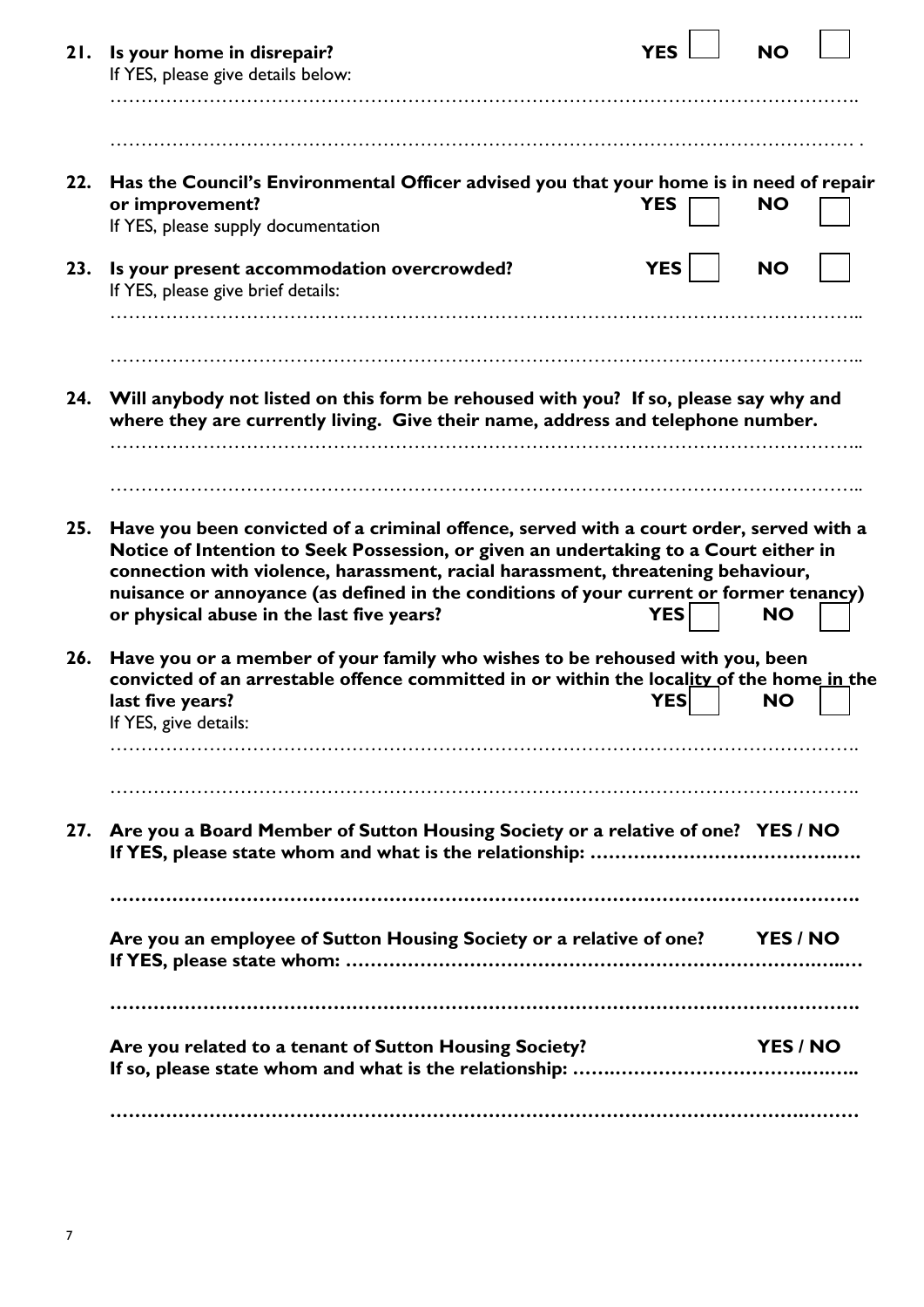## **SECTION FIVE THE SECTION FIVE**

- **28. Do you or anyone who is going to live with you have a medical condition or disabilities which should be taken into account? YES / NO If NO – go to the next section If YES – please state who**
- **29a. Please state, giving as much detail as possible, what the medical condition is:** Please include any hospital admissions or outpatient treatment details (please use additional sheet if necessary)
- **29b. Please list any prescribed medication or treatment being used to treat the medical condition.**
- **29c. Please state how rehousing would help the situation.**
- **29d. Please give the details of your Doctor or Health Professional, include address & contact number/s.**

| Doctor               |  |
|----------------------|--|
| Health Visitor       |  |
| <b>Social Worker</b> |  |
| Other                |  |

**29e. Are you currently receiving or in need of any services/support to live independently in the community? YES / NO**

If YES please indicate which services you are receiving

| <u> 1988 - Ann an Dùbhlachd ann an Dùbhad ann an Dùbhad ann an Dùbhad ann an Dùbhad ann an Dùbhad ann an Dùbhad a</u> |  |
|-----------------------------------------------------------------------------------------------------------------------|--|
|                                                                                                                       |  |
|                                                                                                                       |  |

**30a. Does anyone in this application use a wheelchair? YES / NO** If YES, is the wheelchair used inside the home? The VES / NO

- **30b. Does anyone in this application have difficulty in climbing stairs? YES / NO** If YES, please state who:
- **31a. Is anyone in this application Registered Disabled or in receipt of Disability Living Allowance? YES / NO** If YES, please state who:
- **31b. Does anyone have any adaptations or aid to help with mobility? Please specify**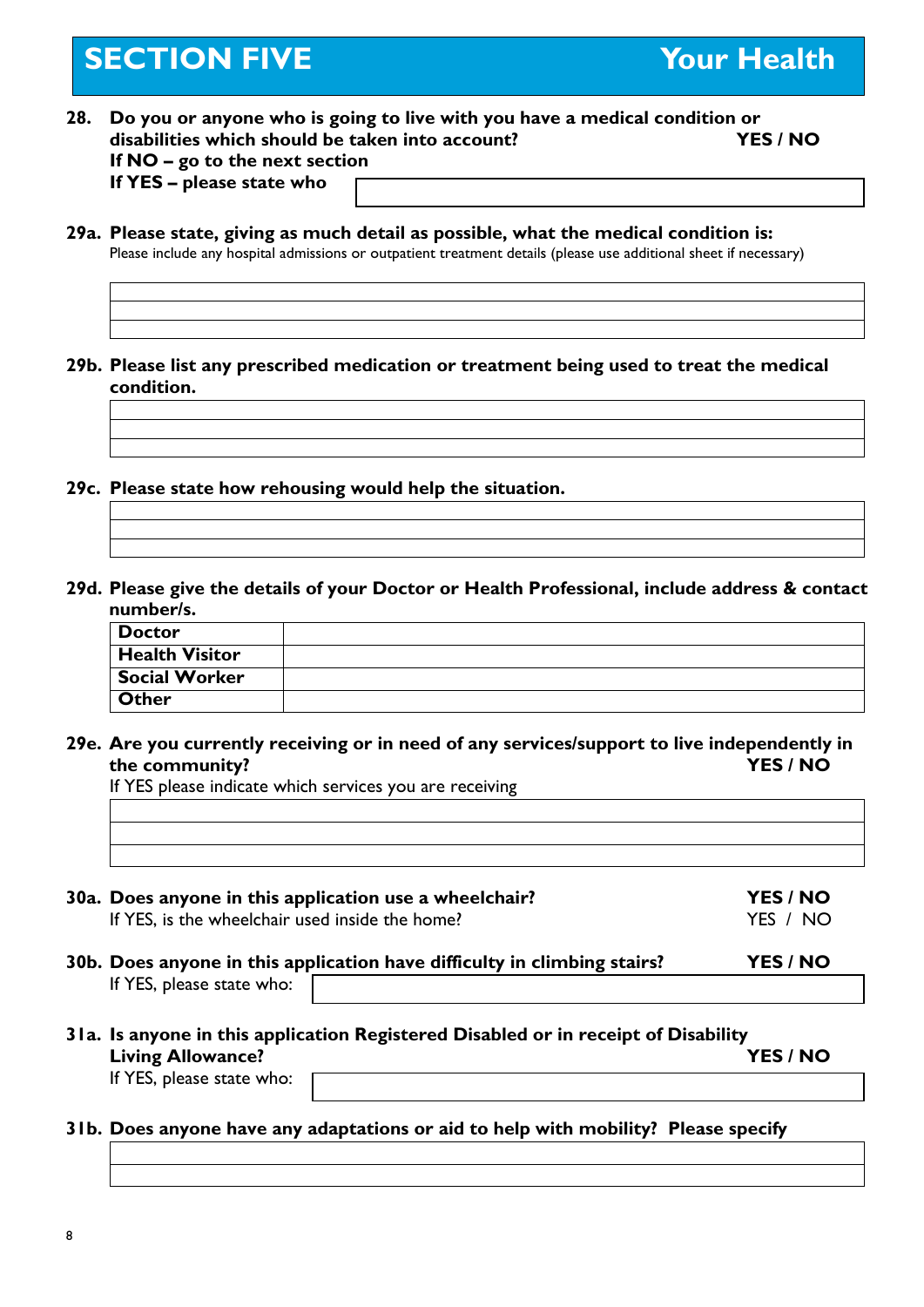- **31c. Does anyone have a problem with mobility? (eg: breathlessness, walking, leg or back problems etc). Please specify**
- **31d. Please state how rehousing would help with mobility problems.**



**Cloverdale Court (Housing With Care)**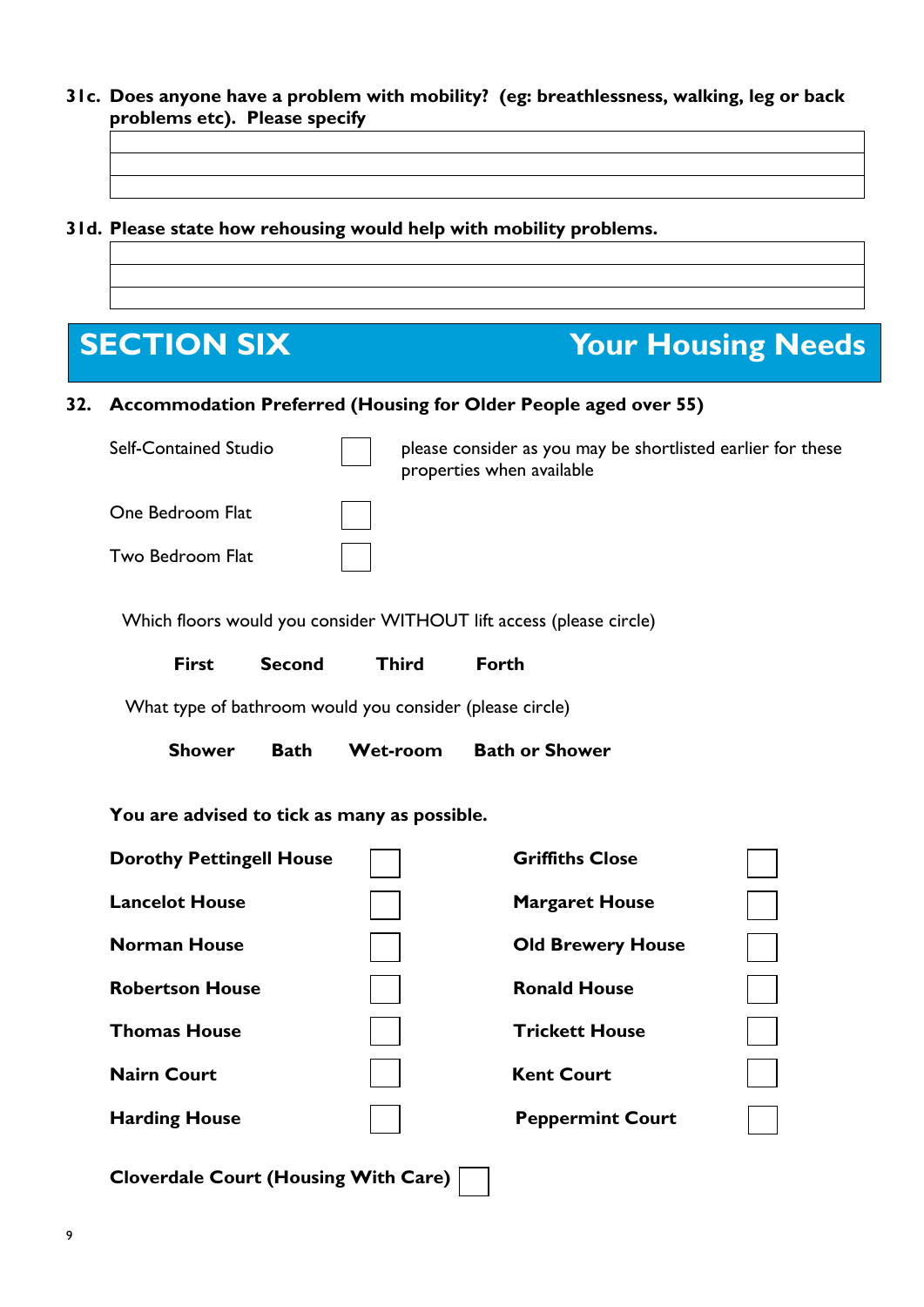### **33.Other Factors**

Please say if there are any other important circumstances which you want us to consider:

## **SECTION SEVEN Equal Opportunities**

**34. The Society wants to ensure that its housing allocations policies work fairly and therefore keeps records of the ethnic origin and sexual orientation of everyone who applies for housing. We would like you to tell us what you consider your ethnic origin**

**and sexual orientation to be. This information will be used in accordance with the Data Protection Act and in strict confidence.**

| <b>ETHNICITY:</b>                |                                            |                                              |
|----------------------------------|--------------------------------------------|----------------------------------------------|
| <b>White British</b>             | Mixed Other                                | <b>Black or Black British African</b>        |
| White Irish                      | Asian or Asian British Indian              | <b>Black or Black British Other</b>          |
| White Other                      | Asian or Asian British Pakistani           | Chinese or Other Ethnic Group                |
| Mixed White & black<br>Caribbean | Asian or Asian British<br>Bangladeshi      | Chinese or Other Ethnic Group<br>Chinese     |
| Mixed White & Black African      | Asian or Asian British Other               |                                              |
| Mixed White and Asian            | <b>Black or Black British</b><br>Caribbean | I do not wish to provide this<br>information |
| <b>SEXUAL ORIENTATION:</b>       |                                            |                                              |
| Heterosexual/Straight            | <b>Bisexual</b>                            |                                              |
| Gay Man/Homosexual               | Gay Woman/Lesbian                          |                                              |
| Other                            |                                            | I do not wish to provide this information    |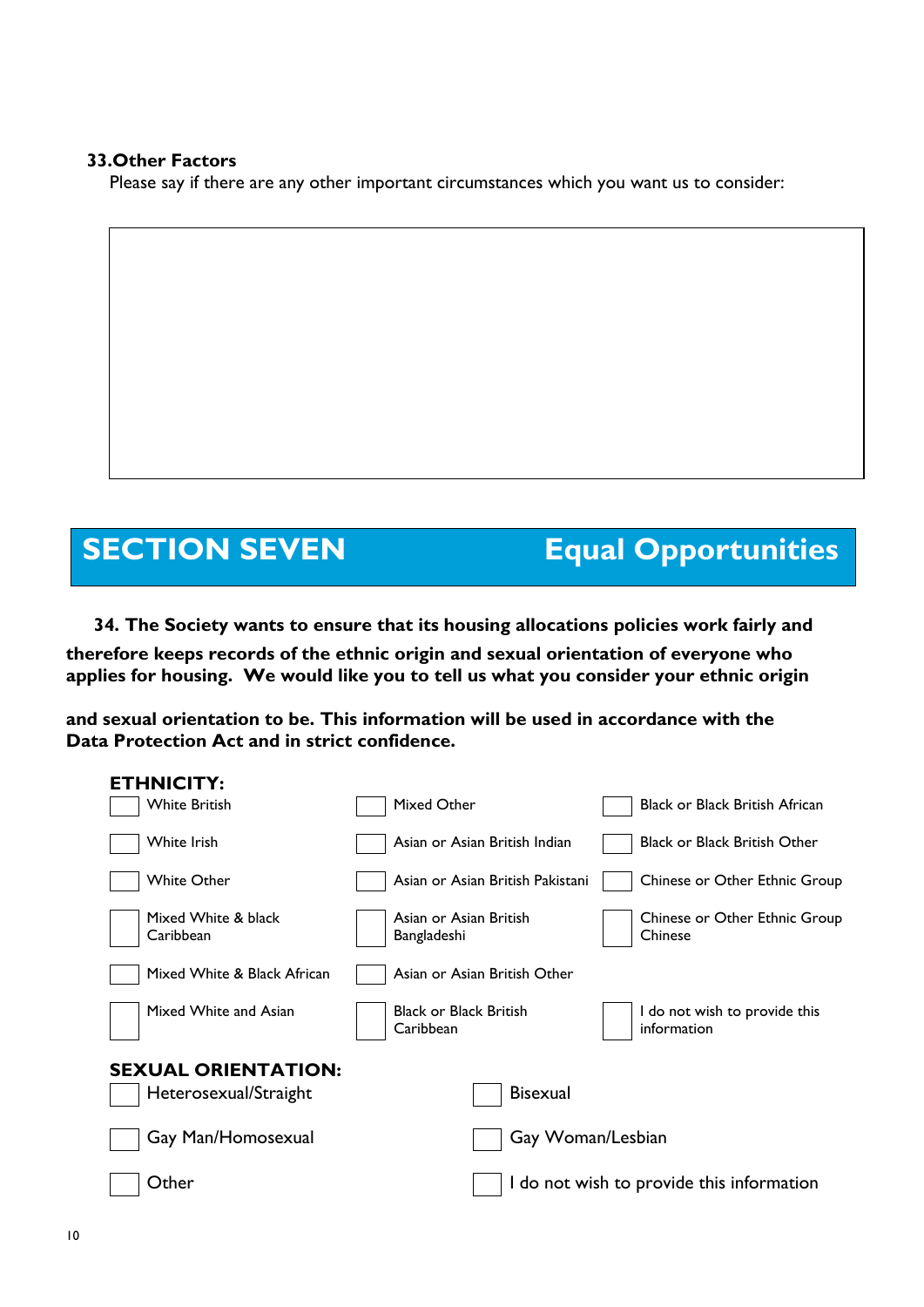## **SECTION EIGHT** Declaration

**I/We declare that all the information given on this form is true and undertake to contact you if my/our circumstances change in any way.**

### **I/We authorise Sutton Housing Society to make any investigations that are required to deal with my/our application.**

| Applicant: | Date: |
|------------|-------|
| Partner:   | Date: |

### **PLEASE NOTE:**

By signing above, you (and your partner) have declared the information given on this form is true. If it is later found that you have knowingly made a fraudulent application, either by giving false information or by omitting relevant facts, your application may be cancelled. In addition, if you are rehoused on the basis of this information, it could lead to you losing your home.

If English is not your first language, or you have difficulty understanding or completing this form, please contact us at the address on Page 12, or by telephone on 020 8642 1500 to request assistance with completing your housing application.